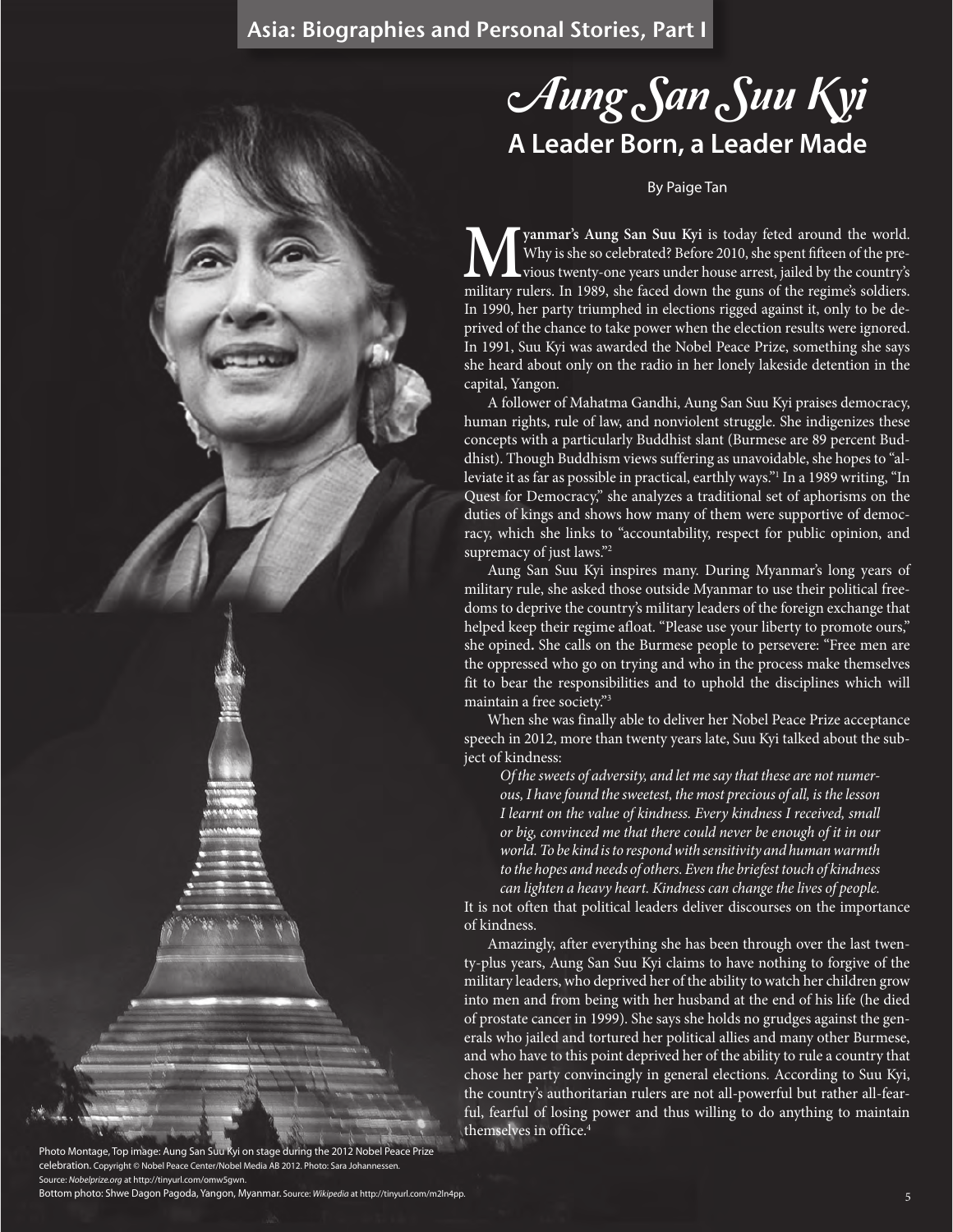#### **Aung San Suu Kyi's Life and Myanmar's Evolution**

Many prominent women in Asia achieve their position because of their fathers or husbands. Suu Kyi is no exception. She is the daughter of Aung San, Myanmar's independence hero and the founder of the Burma Independence Army (Myanmar was known as Burma until 1989). Aung San functioned as late colonial Burma's prime minister, maneuvering the country toward



1947 photo of Aung San Suu Kyi (baby in the foreground) with her mother, Khin Kyi, father, Aung San, and brothers, Aung San Oo and Aung San Lin. Source: *Wikimedia Commons* at http://tinyurl. com/lq4uhrt.



Wedding photo of Aung San Suu Kyi and Michael Aris, January 1, 1972. Source: Professor Thayer Watkins' *Political and Economic History of Myanmar (Burma)* page at http://tinyurl.com/mt9sc3j.

independence from Britain in the late 1940s. He did not survive to see a free Burma, however. When his daughter Suu Kyi was just two years old in 1947, Aung San, along with other members of his cabinet, was assassinated when he was only thirty-two.

After Aung San's murder, his widow, Khin Kyi, a forceful former chief nurse at Rangoon General Hospital, was appointed First Minister of Social Welfare and then Burmese ambassador to India. Because of this, Suu Kyi spent many of her formative years in India, perhaps there imbibing Gandhi's philosophy of nonviolent resistance. Suu Kyi remained abroad after India, earning a BA in philosophy, politics, and economics at Oxford. In 1971, she married Michael Aris, a scholar of Tibetan Buddhism, and gave birth to two sons, Alexander and Kim. Because of her position as the daughter of Aung San, though, Suu Kyi knew that someday

her country might call, and she would have to answer. "Sometimes I am beset by fears that circumstances and national considerations might tear us apart just when we are so happy in each other that separation would be a torment," she wrote to her husband before their wedding.<sup>5</sup>

While Suu Kyi was abroad, the military ousted Burma's democratic government in 1962 and effectively sealed the country off from the rest of the world. When neighboring countries like Singapore, Thailand, and Malaysia were experiencing the "Asian miracle" of rapid economic growth and dramatically improving living standards, Burma was closed off from the global economy, suffering what the military regime referred to gloriously as the "Burmese Way to

Socialism." Much of the world forgot about Burma. Some who remembered it lamented the poverty of the people living there when juxtaposed against the country's potentially rich resources. Wars were fought almost constantly on the nation's peripheries against restless minority groups.

Abroad, Suu Kyi sought to complete a PhD in Burmese literature at the School of Oriental and African Studies at the University of London in the 1980s. But the call from home finally came, and she was ripped from her studies. Back in Burma, Suu Kyi's mother had suffered a stroke, and Suu Kyi flew home to tend to her. It was then that Suu Kyi landed in the middle of the biggest democracy protests Burma had seen in generations. Speaking at the Shwedagon Pagoda, Burma's most sacred Buddhist site and a prominent protest center in 1988, Suu Kyi declared: "I could not as my father's daughter remain indifferent to all that was going on. This national crisis could in fact be called the second struggle for national independence." She continued: "If we are to examine what it is that we all desire . . . the answer is multiparty democracy."6

Looking back, we know that the 1988 protests did not lead to regime change in Myanmar. But it was less clear at the time that this outcome was foreordained. In 1986, massive protests had dislodged longtime dictator Ferdinand Marcos in the Philippines through "people power." This, at the time, offered the Burmese protesters hope. Also promising was that the protests started among university students in the capital but spread to other social groups, including Burma's influential monks, and many parts of the country. Ne Win, in charge of Myanmar since the military coup in 1962, formally stepped down as head of the ruling Burma Socialist Program Party in July 1988, potentially ushering in a process of change. In response to protests, too, the regime said it was moving toward multiparty elections. Suu Kyi offered the opposition to military rule something it previously lacked, a single figure behind whom to unify. But in opposition to these trends was a powerful and decisive countertrend. The military was willing to use massive violence to maintain control. Perhaps 3,000 protesters were slaughtered in 1988; thousands more were arrested. In September 1988, younger military leaders formed a new military leadership group, the State Law and Order Restoration Council (SLORC).

Despite the massive violence and arrests, the regime continued along the path to multiparty elections. In September 1988, Suu Kyi and allies formed the National League for Democracy (NLD). The military recognized Suu Kyi's very real threat, and in 1989, she was subjected to house arrest for the first time. The NLD faced a daunting series of obstacles in the 1990 elections—gerrymandered districts stocked with military voters, Suu Kyi's inability to stand as a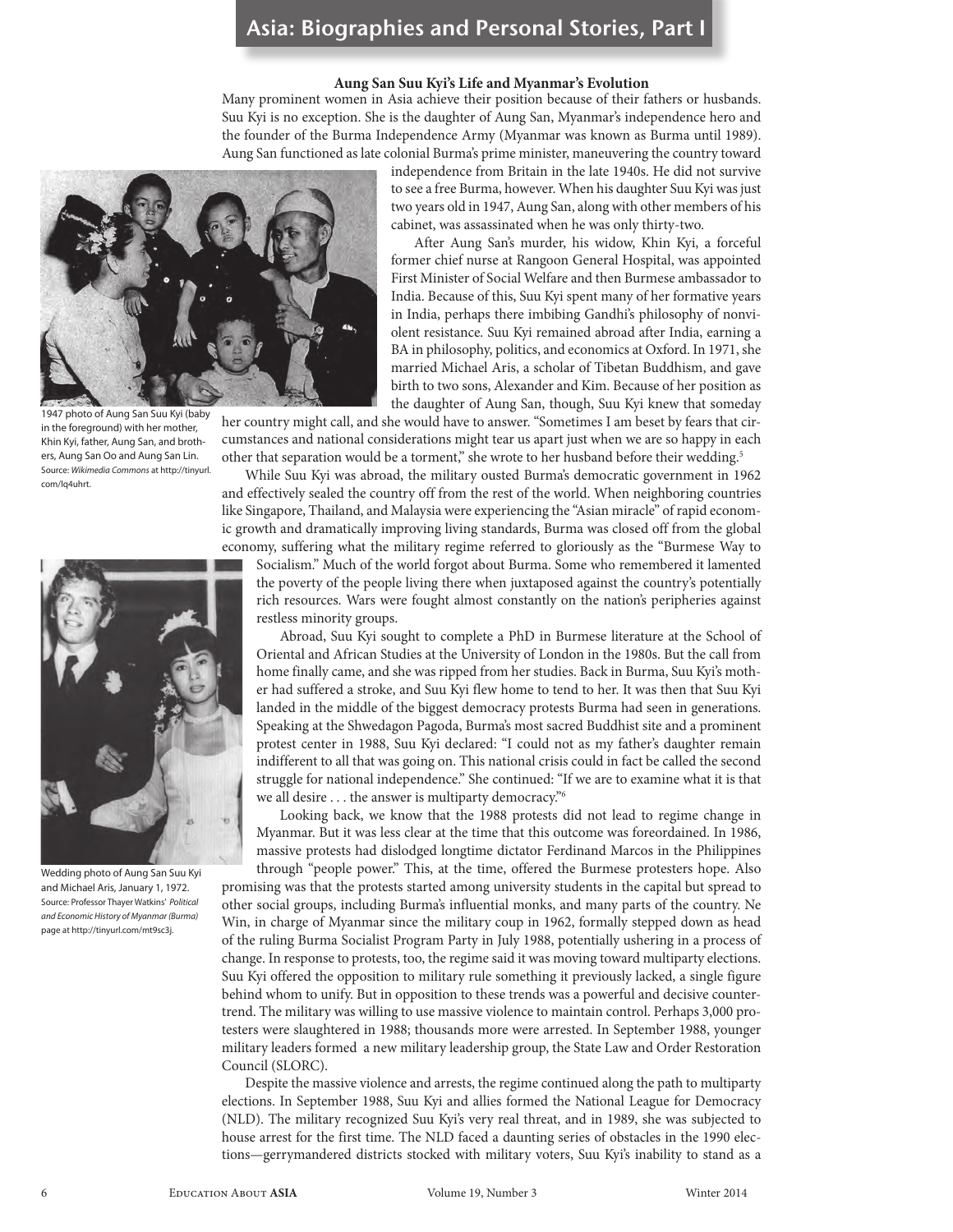

Aung San Suu Kyi speaking at a rally in Yangon in 1988. Source: *BBC News Asia-Pacific* website at http://tinyurl.com/o3gmsfe.

candidate or continue her campaign, and a prohibition on criticism of the military in stump speeches. Despite these handicaps, the NLD still took 59 percent of the vote and 81 percent of the seats in the 1990 elections. Audaciously, after this humiliating defeat, the military merely pretended the vote had never taken place.

In the twenty years following the 1990 elections, Suu Kyi sat in detention, periodically released but unable to leave Myanmar out of fear the regime would not let her return.

In the twenty years following the 1990 elections, Suu Kyi sat in detention, periodically released but unable to leave Myanmar out of fear the regime would not let her return. International NGOs, the UN, the US, and European governments sought her freedom and pressured the regime to begin a process of democratization. US sanctions included restrictions on new

investment in Myanmar and a ban on imports. While the West followed a strategy largely of isolating Myanmar, the country's neighbors followed a strategy of "constructive engagement." China and Singapore became top investors. In 1997, Myanmar joined the Association of Southeast Asian Nations (ASEAN).

In 2008, the military published a new Constitution, and in 2010, elections were conducted under its provisions. The NLD considered participating if the regime changed a rule preventing Suu Kyi from contesting and allowed international election monitors to observe the poll. The military was unwilling to cooperate, so the NLD sat out the elections for fear of legitimizing the military's rigged game. Unsurprisingly, the military-backed Union Solidarity and Development Party (USDP), which took the place of the old Burma Socialist Program Party, scored a resounding victory, with 59 percent of the seats in the new parliament, in addition to the 25 percent of the parliamentary seats reserved specifically for the armed forces, according to the 2008 Constitu-

tion. Cynically, a week after the elections, deeming that she could no longer harm the military's project, the junta released Aung San Suu Kyi from house arrest.

The regime contended that the 2010 elections ushered in a transition from military to civilian rule, but many democracy activists were dubious. The Constitution's Article 436 virtually at http://tinyurl.com/oufg4ej.

Aung San Suu Kyi's sons Alexander and Kim Aris accepting the 1991 Nobel Peace Prize medal and diploma on behalf of their mother. Source: Screen capture from the video at the Nobel Prize site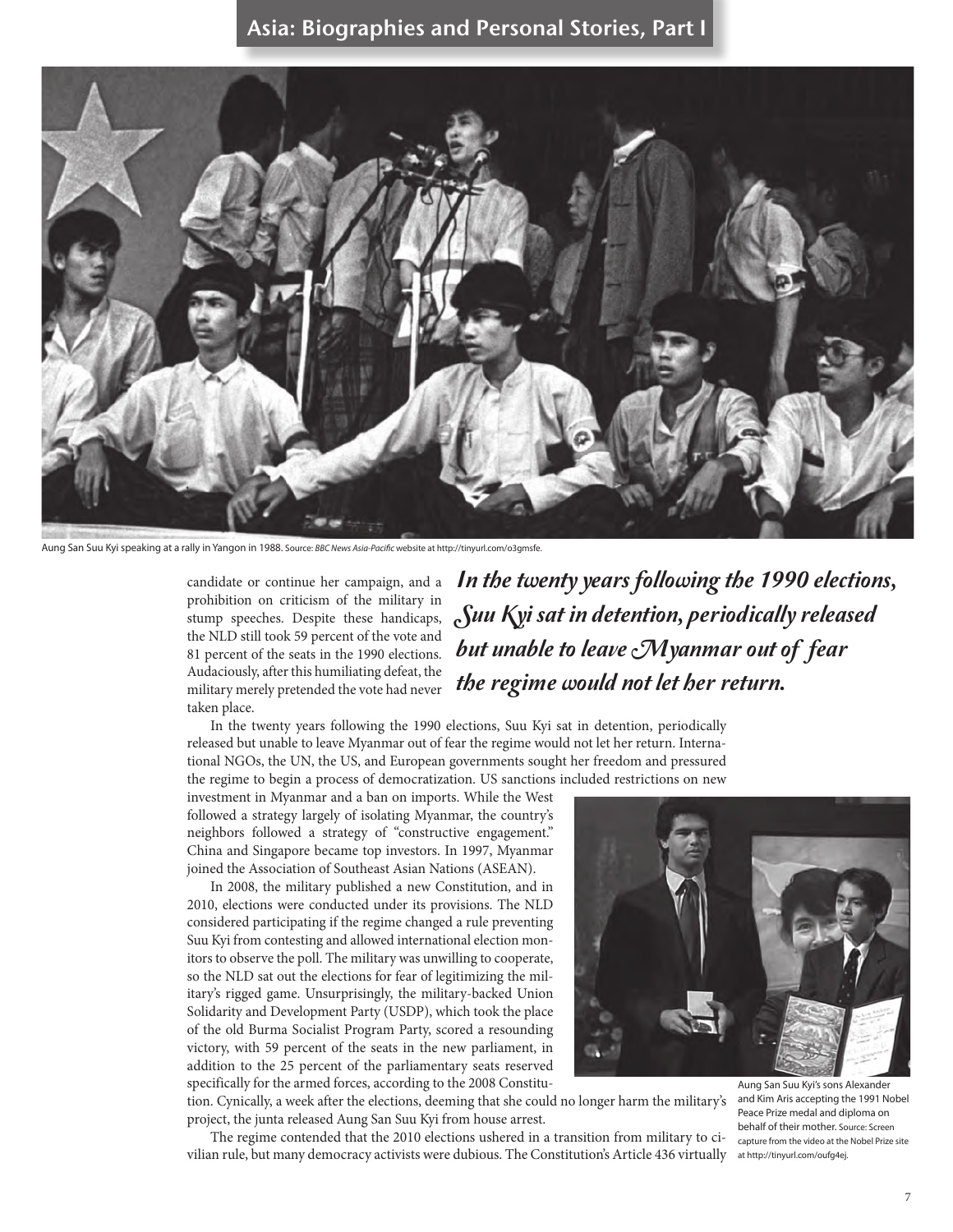

Photo of Aung San Suu Kyi standing in front of a photo of her father, General Aung San, while under house arrest. Source: Screen capture from the documentary film Aung San Suu Kyi-Lady of No Fear. A film by Anne Gyrithe Bonne. Produced by Kamoli Films, Denmark, 2010. On YouTube at http://tinyurl.com/mjj4vl6.

guaranteed the military a veto over Constitutional change with the approval of 75 percent of the parliament required for any Constitutional amendment—and the military automatically granted 25 percent of the seats in parliament. Still, surprising to observers inside and outside Myanmar, real changes began occurring in 2011. In March, Thein Sein, a former general, became president and initiated a top-down reform process that included opening the media, release of political prisoners, peace deals with ethnic rebels on the country's periphery, and 2012 by-elections in which the NLD could compete. The NLD subsequently won forty-three of the forty-five open seats, including a seat from Kawhmu Township, southwest of Yangon, for Suu Kyi.

Western countries repaid the regime for the positive changes by lifting significant sanctions and visits to Myanmar by high-profile politicians such as President Barack Obama and UK Prime Minister David Cameron. Both met Thein Sein in his grand palace at Naypidaw, the regime's newly constructed capital, as well as Suu Kyi at her Yangon lakeside home. Upon meeting Suu Kyi, Obama remarked: "Here, through so many difficult years, is where [Suu Kyi] has displayed such unbreakable courage and determination. It is here where she showed that human freedom and human dignity cannot be denied."7

The political opening could have happened in 1988. Why is it that only since 2010 genuine reform has begun in Myanmar? Western economic sanctions were a long-term thorn in the regime's side, which had left it with few international options, but they were in place for decades. Some believe that China's outsized role in Myanmar's economy was giving the ruling generals concerns about the country's extreme isolation. China, with its mines, dams, and quasi-bases, had simply become too powerful, with Myanmar potentially reduced to a helpless satellite of the larger power. It is likely, too, that the generals believed that the 2010 Constitution guaranteed protection of their interests, including control over wealthy companies in steel, banking, mining, hydropower, and other sectors.

#### **Leadership Choices for Aung San Suu Kyi**

By all accounts, Aung San Suu Kyi appears to be beloved in Myanmar. She is widely referred to as "*Daw*" Aung San Suu Kyi, Daw being a term of respect meaning "aunt." On visits to villages and refugee camps, she is sometimes hailed as *Amay* Suu, or "Mother Suu." Still, even beloved leaders face choices, sometimes very difficult ones.

In the past, Suu Kyi faced the dilemma of whether to engage the regime or isolate it. Should she favor economic sanctions against her own country and hurt the regime but deprive ordinary Burmese of better lives? Up until 2010, she favored sanctions and limiting tourism on the grounds that both legitimized the regime and provided it with hard currency. After 2011 reforms began, Suu Kyi was slow to embrace the lifting of sanctions, fearful that momentum for change would stop if the military were rewarded prematurely.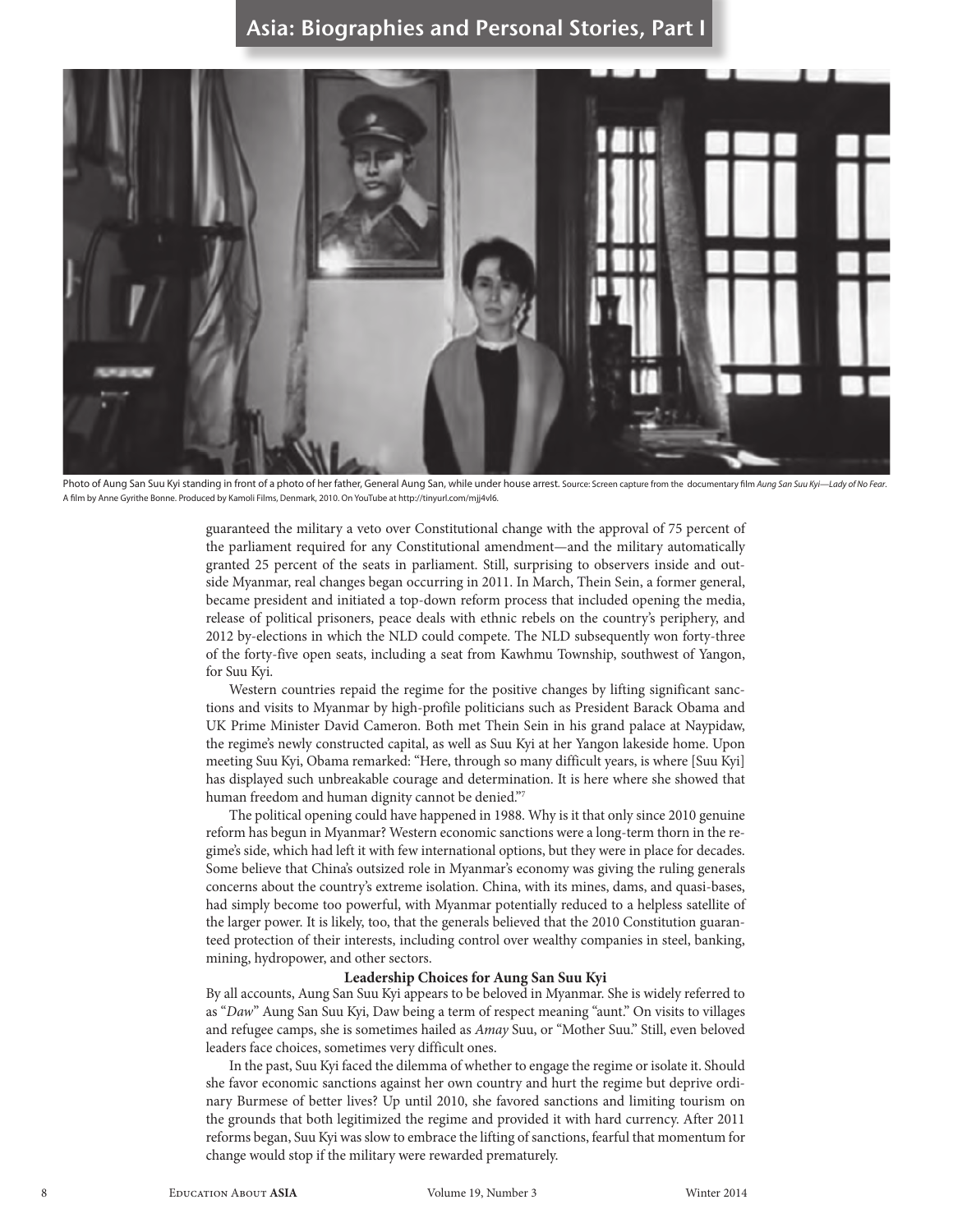Also, Suu Kyi and other democracy activists debated whether to talk with the regime in an attempt to negotiate an end to the country's political standoff or to shun the generals for their shameful brutality. Generally, Suu Kyi has chosen a strategy of dialogue. In her August 1988 Shwedagon speech, she hinted of problems between the people and the military, but pointed out that her father, who created the Burmese military, wanted it to have good relations with the people. In 2013, she appeared at the Armed Forces Day military parade, which suggested a willingness to work with the military as the system evolved. Still, sometimes, Suu Kyi speaks truth

Western countries repaid the regime for the positive changes by lifting significant sanctions and visits to  $\mathcal{M}$  yanmar by high-profile politicians such as President Barack Obama and UK Prime Minister David Cameron.

to power: "I'd like to ask the military, are you really happy that the Constitution has given you privileges that other people do not have? You should think seriously about this. I hate to say it, but your guns are the source of your military strength . . . But does this make you more dignified—or less?"8

Suu Kyi has shown unbelievable courage in the face of brutality and long odds. Standing for democracy, human rights, rule of law, kindness, and nonviolence is not a difficult position to adopt. However, sometimes practical politics offers problems without neat solutions. The Rohingyas of Rakhine state in Myanmar's west are Muslims. It is generally popular among Burmese to accuse the Rohingya of being recent illegal immigrants to Myanmar from Bangladesh, though there have been Rohingya in the area for several hundred years. Despite this, many Burmese deny the Rohingyas' status as a genuine ethnic group and their citizenship rights. Since 2012, Buddhist-Muslim violence has flared in Rakhine and in other parts of Myanmar, leading to hundreds of deaths and hundreds of thousands displaced. A small group of Buddhist monks, traditionally respected in Burmese society, has spearheaded attacks on the Rohingyas and Muslims. Many Rohingyas have been herded into displaced persons camps, where they are forbidden to leave, which means limited access to jobs and medical care.

Suu Kyi has been criticized by many Burmese and Western activists for her silence on the Rohingya issue. The conventional wisdom is that she's a politician and doesn't want to offend the majority population by standing up for the rights of the reviled Rohingya. Indeed, she had some early missteps on the issue. When violence first emerged, Suu Kyi tried to duck the issue by saying that her party, the NLD, was not the party of power and thus not in charge. Later,



President Barack Obama meets with Burmese Opposition Leader Aung San Suu Kyi in the Oval Office, September 19, 2012. Official White House Photo by Pete Souza. Source: http://tinyurl.com/96jwcqt.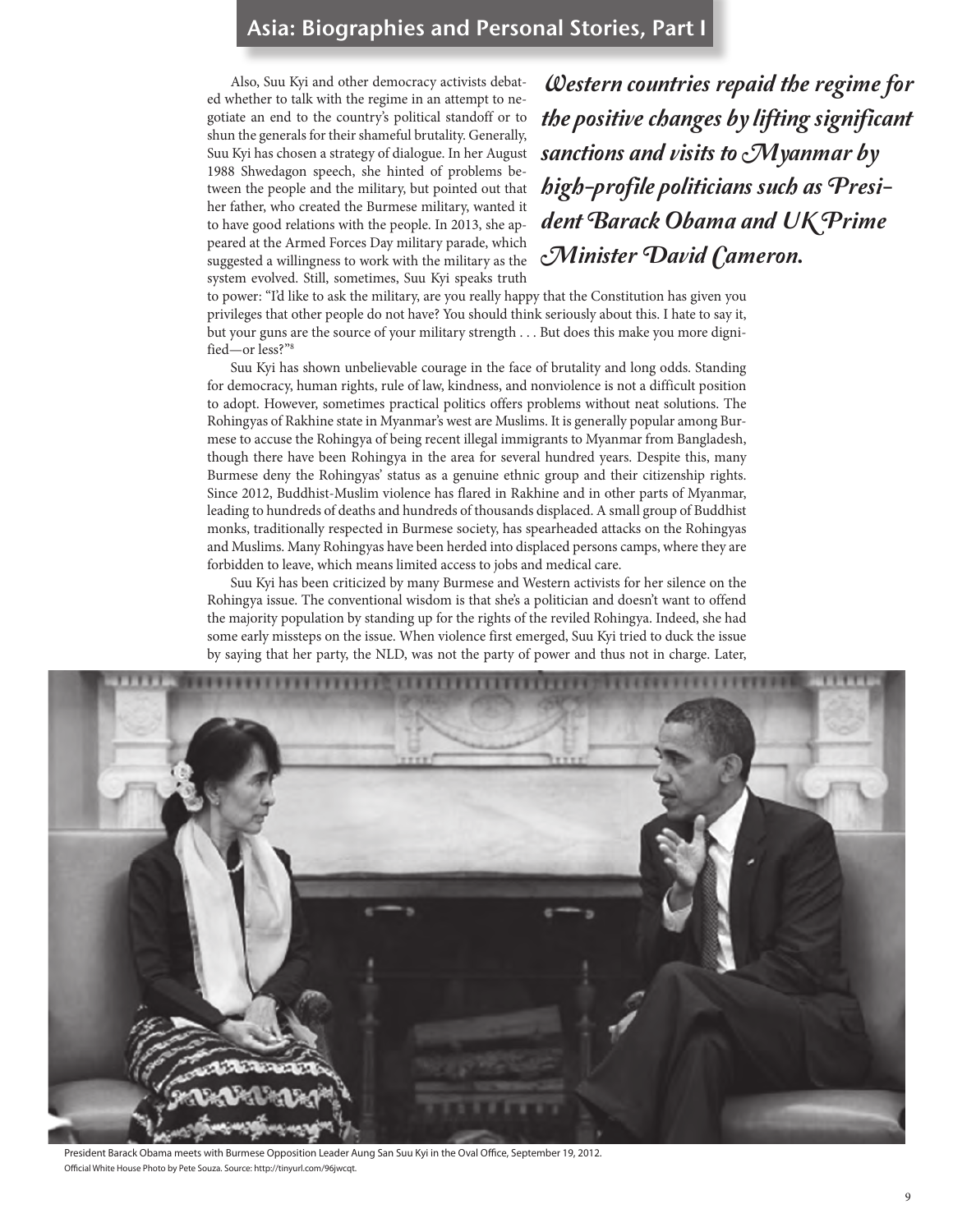

Aung San Suu Kyi gives a speech to supporters during the 2012 by-election campaign at her constituency Kawhmu Township, Myanmar on March 22, 2012. Photo: Htoo Tay Zar, Source: *Creative Commons. Share Alike 3.0* at http://tinyurl.com/mtq6wu9.

she modified her position, saying that it was not just the Rohingya who were afraid but the Buddhists as well. Over time, Suu Kyi adopted a more subtle line: "The way is to make them feel secure enough to be able to look at each others' problems objectively and to recognize that everybody has his own fears and hatreds, and we've got to try to get rid of those."9

In addition to the thorny issue of the Rohingyas, Suu Kyi faces a challenge of leadership over the question of economic development in Myanmar. Dams, mines, and special economic zones often benefit some people and have high costs for others. With whom should she stand? Recently, protesters of the Latpadaung Copper Mine heckled Suu Kyi. Protesters charge that the mine, jointly owned by a Chinese and military-backed company, inadequately compensates villagers, relocates them to poor land, despoils the environment, and provides too few jobs to locals. Villagers and monks protesting treatment by the mine were violently suppressed by the police, leaving several in the hospital. Suu Kyi tried to mediate the dispute through talks with protesters, the company, and police. However, as an aspiring leader of Myanmar, Suu Kyi knows that she must maintain foreign investor confidence regarding the nation's stability for doing business and informed the people at Latpadaung that the mine should go forward. Her demand that the police apologize for injuring monks during the protests could be seen as a small bone thrown to the protesters. The issue of the mine is typical of many Suu Kyi will face as she potentially moves from opposition to governing. It is easy to stand for democracy, human rights, and rule of law; but leaders have to get their hands dirty, and solutions are not always self-evident or popular with everyone.

Looking to the future, will the military stand aside and let the NLD form a government? Will Suu Kyi be given a chance at the presidency in elections scheduled for 2015, despite Article 59 (f) of the Constitution, which would prevent those with foreign children from serving as president? A future President Aung San Suu Kyi will face exceedingly complex questions about the military. Should the military be forced to shed its wealthy companies? What about individual military men who've grown fabulously rich in the last twenty years? Should they be allowed to keep the wealth they have acquired? Should military men be called to stand trial for shooting peaceful protesters, compelling forced labor, using child soldiers, and sanctioning the use of